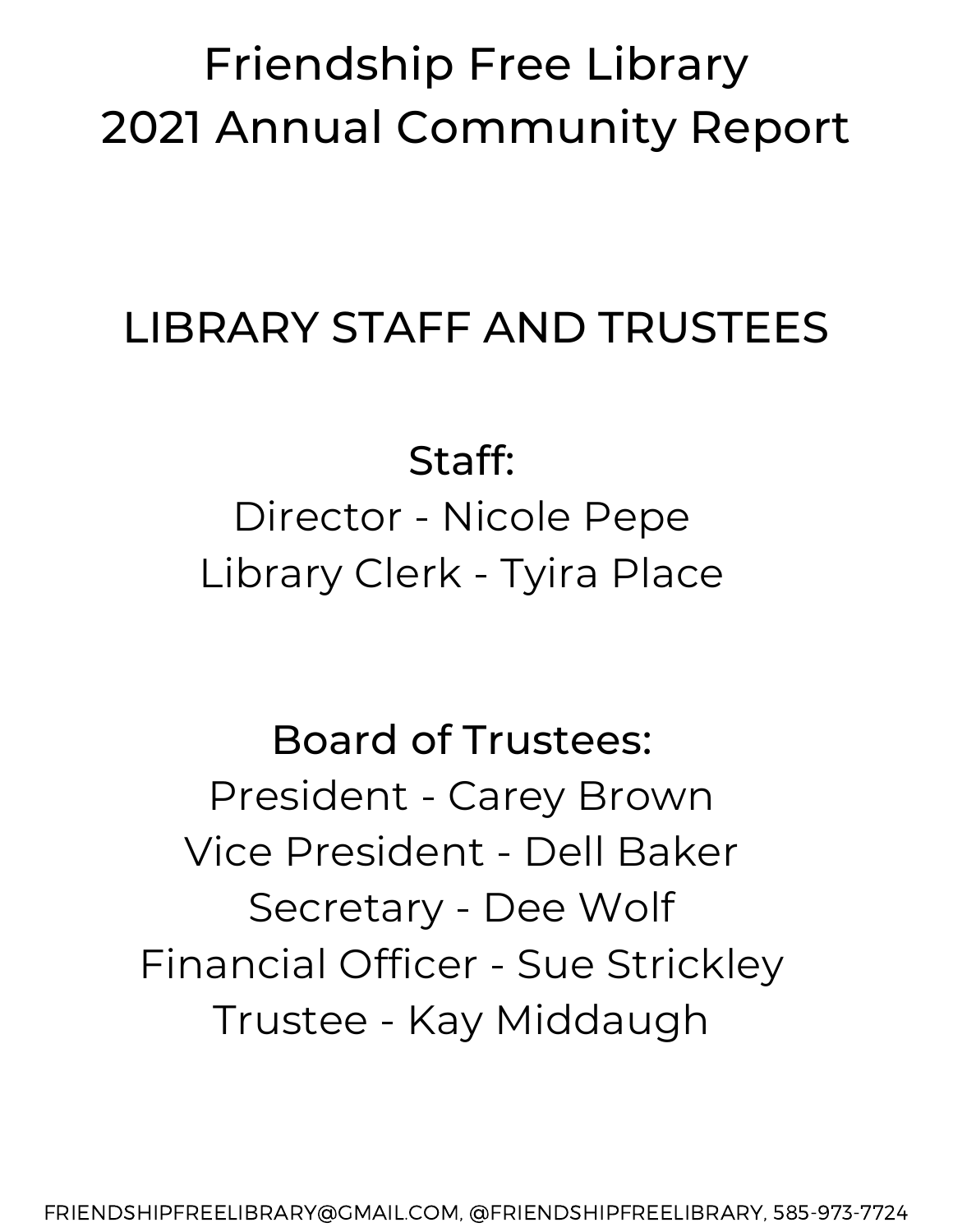

#### Director's Statement

2021 packed a lot into one year! The transitions for our library included staffing, hour changes, and a return to our Game Club! I want to personally thank Mr. Al for bringing Game Club back and we look forward to many more visits in the future.

In July, I started on as the new director. During the summer, we ran a summer employment program and Ana, Kaleigh, and Connor worked for a few months here. We appreciate their hard work and hope the best for them in 2022.

A lot of energy has accompanied the changing staff. We each have brought something new whether that's been a new perspective or even a well timed question. We all grow as we learn and it is my hope that we continue to learn together.

> Nicole Pepe Director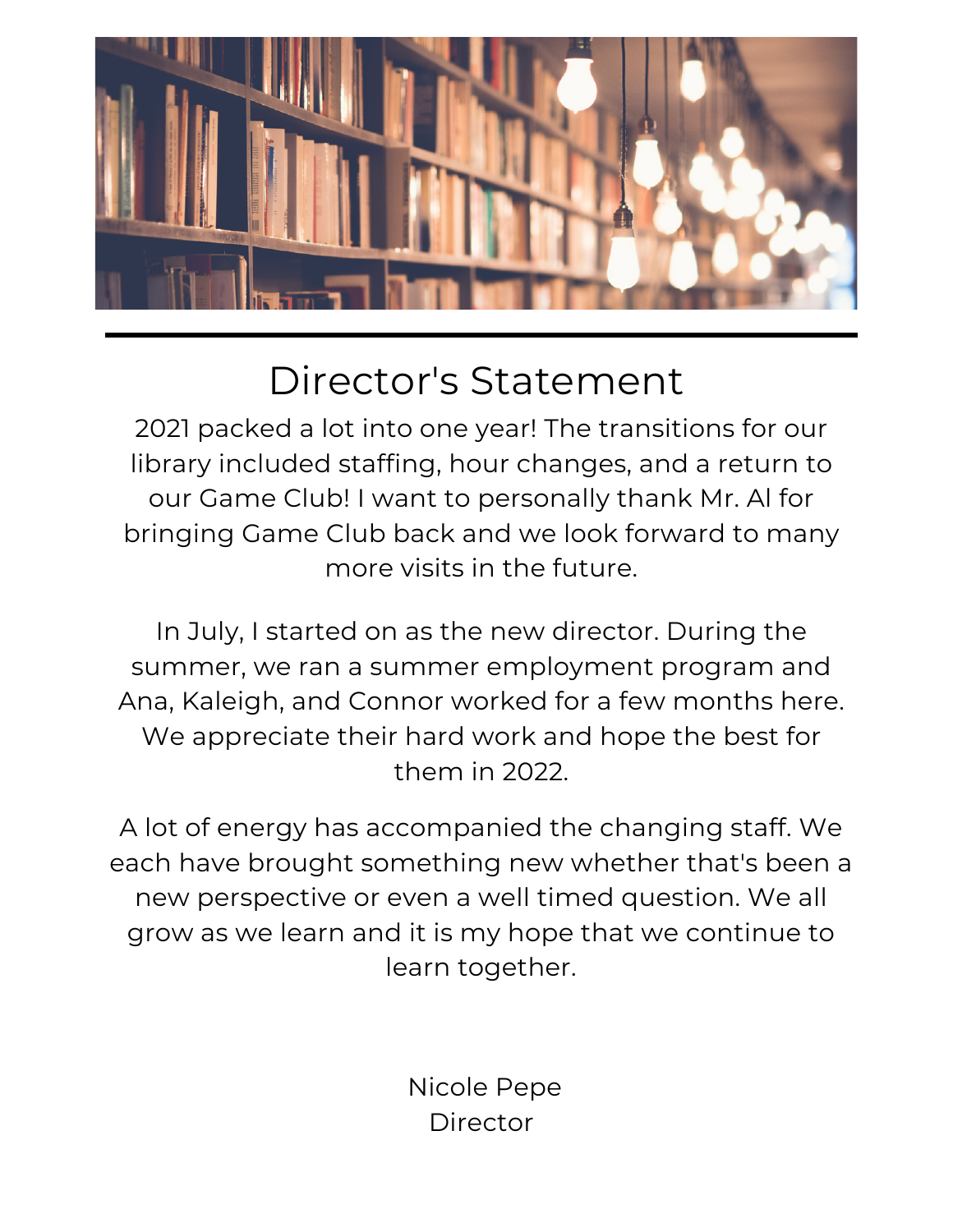# Income Total 2021 Budget: \$79,003.00